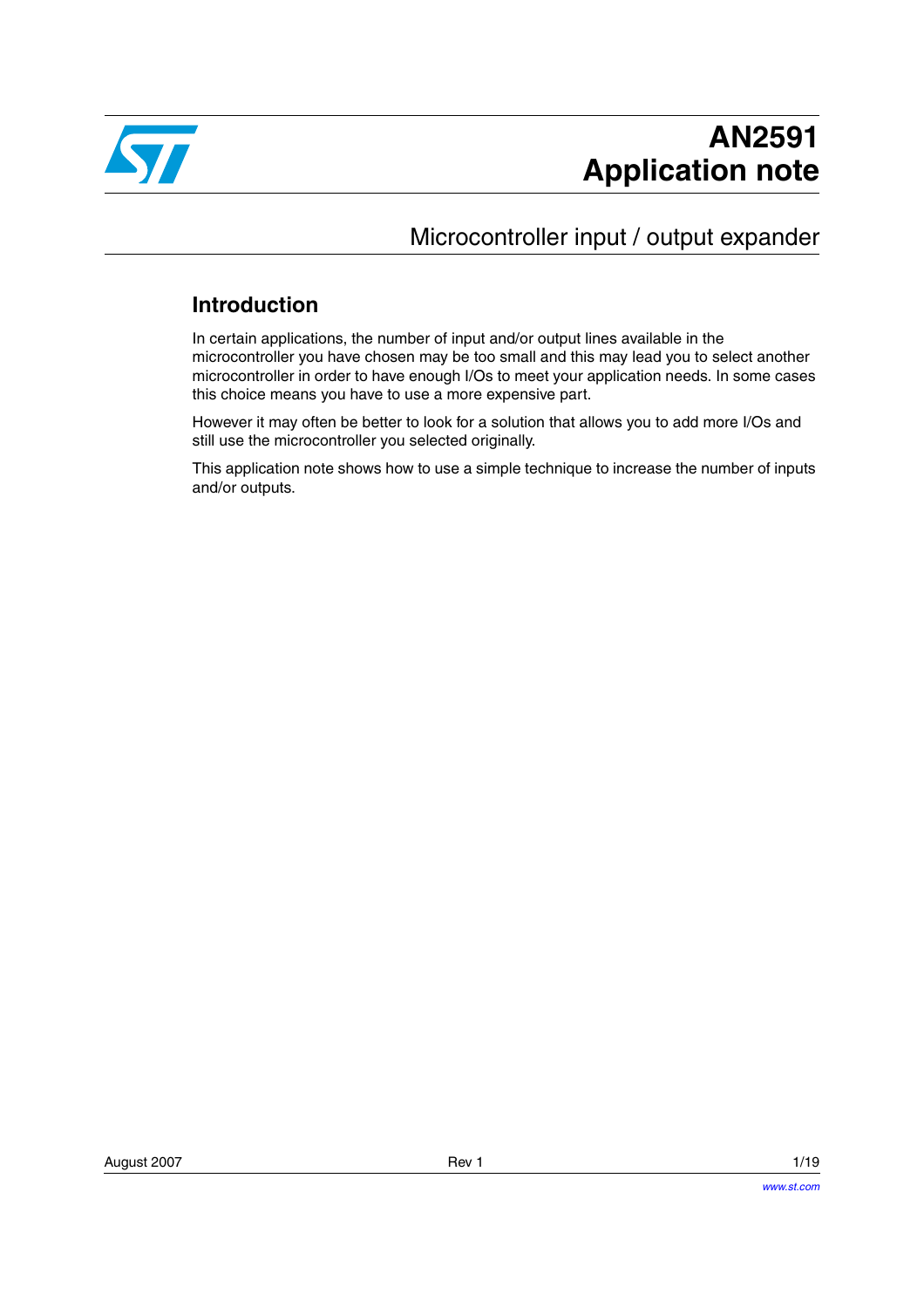# **Contents**

| 1              |                                                                     |                                                              |                                                               |  |  |  |
|----------------|---------------------------------------------------------------------|--------------------------------------------------------------|---------------------------------------------------------------|--|--|--|
|                | 1.1                                                                 |                                                              |                                                               |  |  |  |
|                |                                                                     | 1.1.1                                                        | Expanding the number of outputs to 8 lines 3                  |  |  |  |
|                |                                                                     | 1.1.2                                                        | Expanding the number of outputs to 16 lines 3                 |  |  |  |
|                | 1.2                                                                 |                                                              |                                                               |  |  |  |
|                |                                                                     | 1.2.1                                                        |                                                               |  |  |  |
|                |                                                                     | 1.2.2                                                        |                                                               |  |  |  |
| $\overline{2}$ |                                                                     |                                                              |                                                               |  |  |  |
|                | 2.1                                                                 |                                                              |                                                               |  |  |  |
|                |                                                                     | 2.1.1                                                        |                                                               |  |  |  |
|                |                                                                     | 2.1.2                                                        |                                                               |  |  |  |
|                | 2.2                                                                 |                                                              |                                                               |  |  |  |
|                |                                                                     | 2.2.1                                                        |                                                               |  |  |  |
|                |                                                                     | 2.2.2                                                        |                                                               |  |  |  |
| 3              | Using a STMPE801 (I <sup>2</sup> C bus) 8-bit I/O port expander  11 |                                                              |                                                               |  |  |  |
|                | 3.1                                                                 |                                                              |                                                               |  |  |  |
|                | 3.2                                                                 |                                                              |                                                               |  |  |  |
| 4              | Using the External Memory Interface for I/O expansion  14           |                                                              |                                                               |  |  |  |
|                | 4.1                                                                 | Expanding the number of inputs and/or outputs to 8 lines  14 |                                                               |  |  |  |
|                | 4.2                                                                 |                                                              | Expanding the number of inputs and/or outputs to 16 lines  16 |  |  |  |
| 5              |                                                                     |                                                              |                                                               |  |  |  |

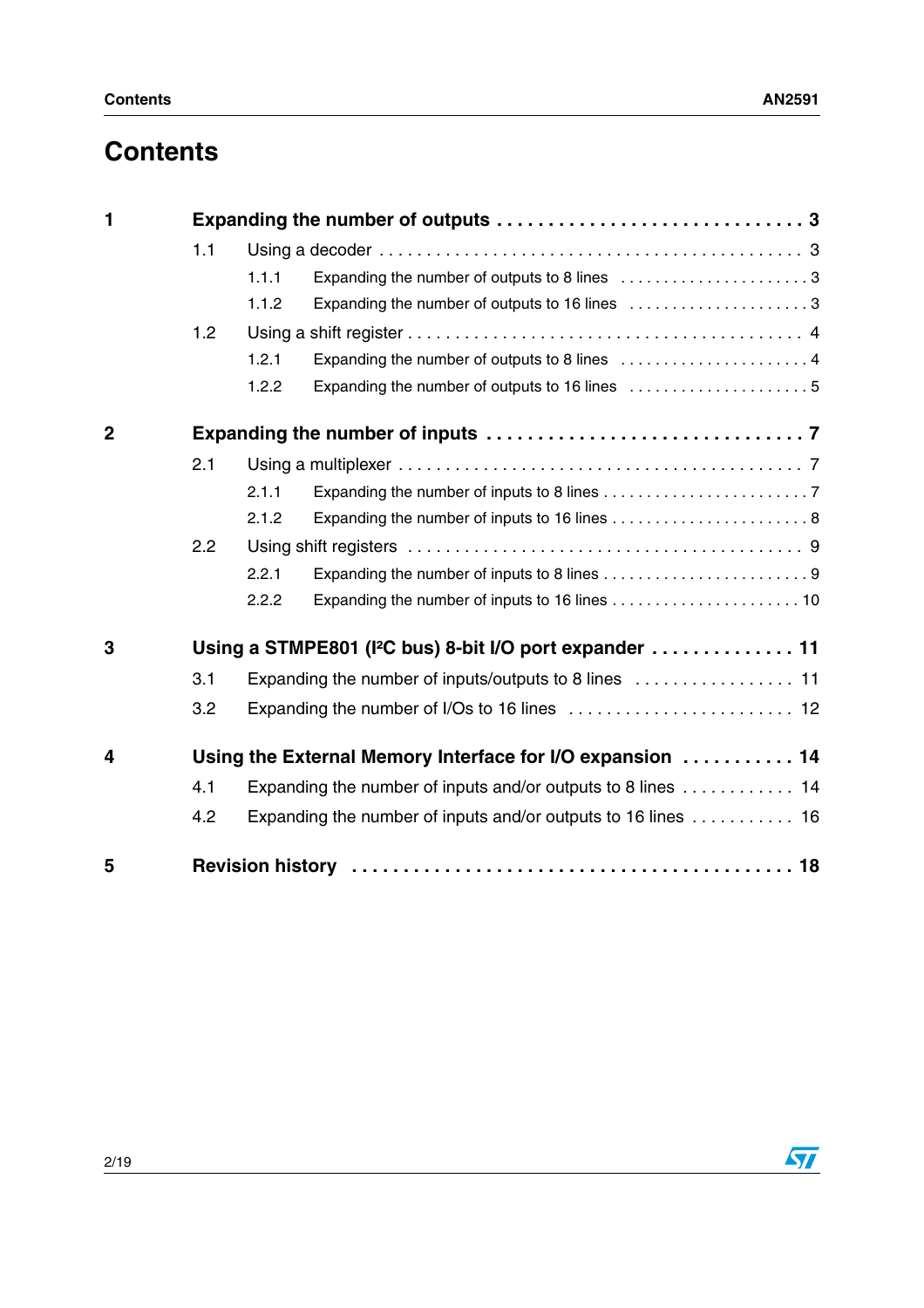## <span id="page-2-0"></span>**1 Expanding the number of outputs**

This section describes how to increase the number of output lines using two techniques: by using a decoder or by using shift registers.

## <span id="page-2-1"></span>**1.1 Using a decoder**

#### <span id="page-2-2"></span>**1.1.1 Expanding the number of outputs to 8 lines**

In certain applications, you may need to use several microcontroller outputs but only one of these outputs is activated at any given time. For example when you control a multiplexed display (7-segment or LCD display), only one digit at a given time is selected. This is also the case with matrix keypad management. In order to generate row signals to poll a keypad to determine which key is pressed, you have to use several microcontroller outputs.

*[Figure 1](#page-2-4)* shows how to reduce the number of outputs used in this type of application.

This solution uses a 3-to-8 line decoder (M74HC138) to determine which one of the outputs goes low (Y0 to Y7) by applying an address value on the three inputs A, B and C. The number of lines saved is  $8 - 3 = 5$  lines.



<span id="page-2-4"></span>

#### <span id="page-2-3"></span>**1.1.2 Expanding the number of outputs to 16 lines**

Sometimes, more than 8 outputs are used although only one output needs to be active at a time (for example for a multiplexed display with more than 8 digits, a matrix keypad with more than 7 rows or a row of 16 LEDs for a bargraph level display, and so on).

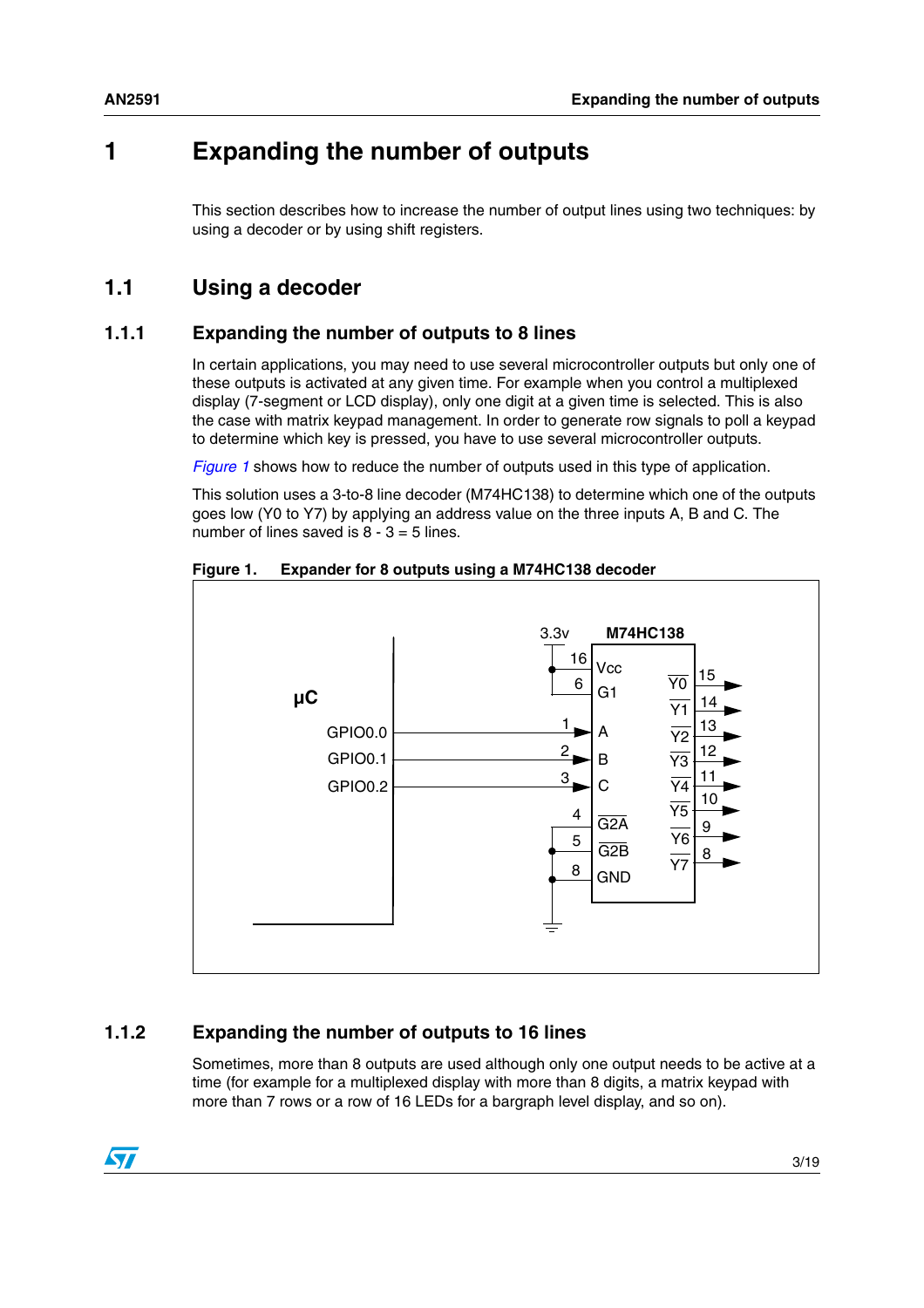$\sqrt{2}$ 

This example uses a 4-to-16 line decoder (M74HC4514 or M74HC4515) to expand the number of outputs to 16. The number of lines saved is  $16 - 5 = 11$  lines.

Contrary to the solution described in *[Section 1.1.1](#page-2-2)*, the microcontroller GPIOs connected to the decoder address lines can also be used for other application purposes. This is made possible by the decoder strobe input which stores the address of the decoder output. The decoder output values remain unchanged while  $ST = 0$ , so in this state you can change the GPIO values and you are free to use the lines (GPIO0.0 to GPIO0.3) for other application purposes. In this case, the number of lines saved is  $16 - 1$  (for strobe line) = 15 lines.



**Figure 2. Expander for 16 outputs using a M74HC4514 or M74HC4515 decoder**

*Note: M74HC4514 and M74HC4515 are similar and pin to pin compatible except that the latter has inverted outputs.*

## <span id="page-3-0"></span>**1.2 Using a shift register**

#### <span id="page-3-1"></span>**1.2.1 Expanding the number of outputs to 8 lines**

This is another technique you can use to free up some microcontroller lines. This example uses a 74HC595 SIPO (Serial In / Parallel Out) shift register that requires only 3 microcontroller GPIOs to generate one byte of data on its outputs (Q0 to Q7) (see M74HC595 datasheet).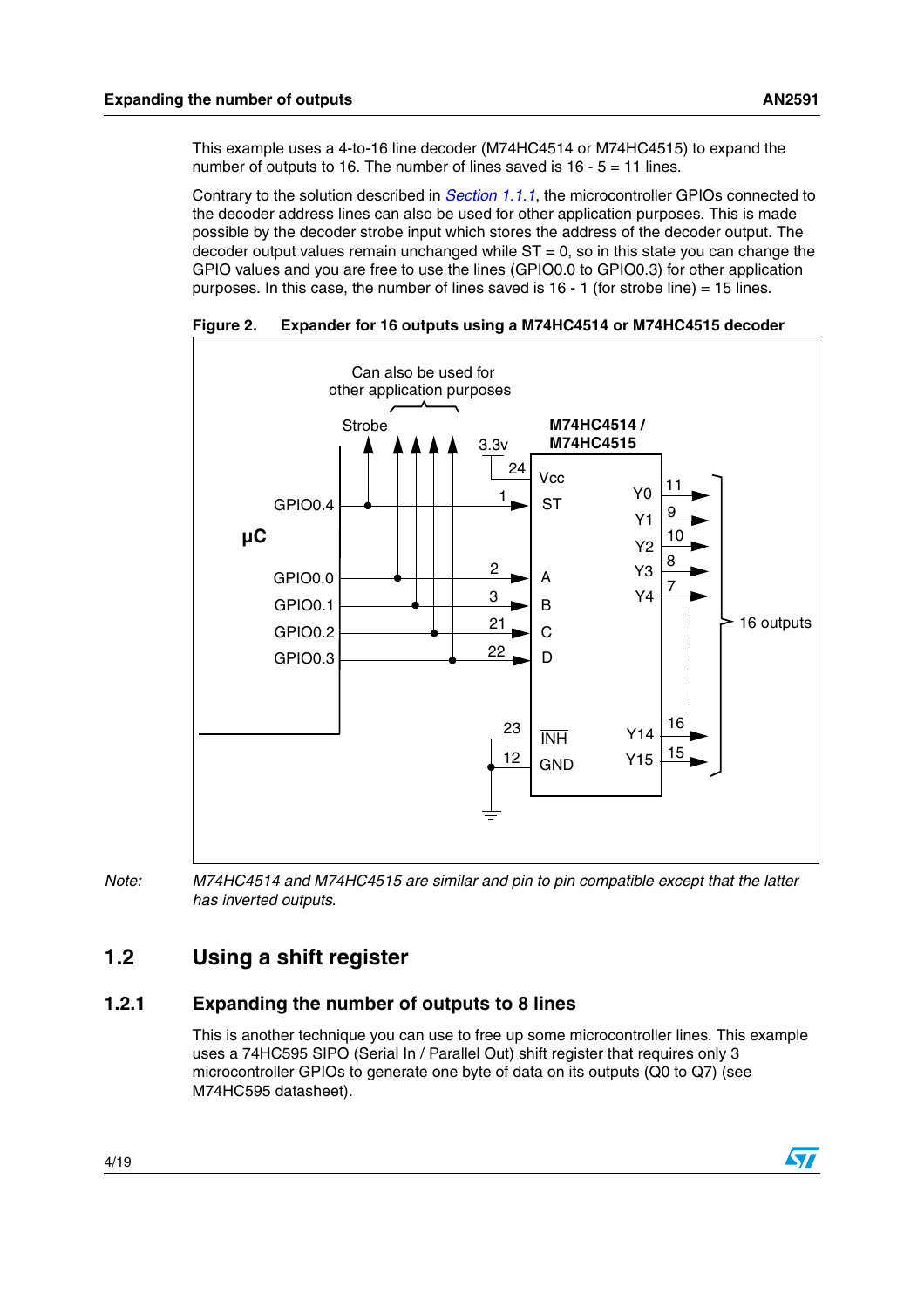The shift register receives data serially from the microcontroller via the Sin input (pin 14) using synchronous transmission. The M74HC595 includes two registers. The first one is a shift register to shift in the data, the second one is a latch register to enable the data on the outputs. This register prevents the output values being disturbed while data is being shifted into the shift register.

You need to perform two steps to make the data available on the M74HC595 outputs:

- 1. Shift the data from the microcontroller to the shift register via the Sin line:
	- Shift each bit of data via the microcontroller (GPIO0.0) and
	- Apply a clock pulse (via SCK line) to shift this bit into the register. You need 8 clock times to load all bits of the data byte into the shift register. At this stage the data is not yet available on the outputs (Q0 to Q7).
- 2. To make it available on the outputs (Q0 to Q7), you must apply a latch pulse via the RCK line to load the data into the second register.

The number of lines saved is  $8 - 3 = 5$ . This is same amount of saving as with the M74HC138 decoder but the difference that you can activate or deactivate any of the outputs independently, unlike with the decoder when only one output can be activated at a time.

**Figure 3. Expander for 8 outputs using a shift register: M74HC595**



#### <span id="page-4-0"></span>**1.2.2 Expanding the number of outputs to 16 lines**

In this section uses the same technique as described in *[Section 1.2.1](#page-3-1)*, but the number of outputs is expanded to 16 lines. This is done by cascading two shift registers (the same IC reference used in *[Section 1.2.1](#page-3-1)*).

The M74HC595 SDO output is used to connect the two shift registers to allow the data flow to pass from the first register into the second one. This creates a 16-bit shift register.

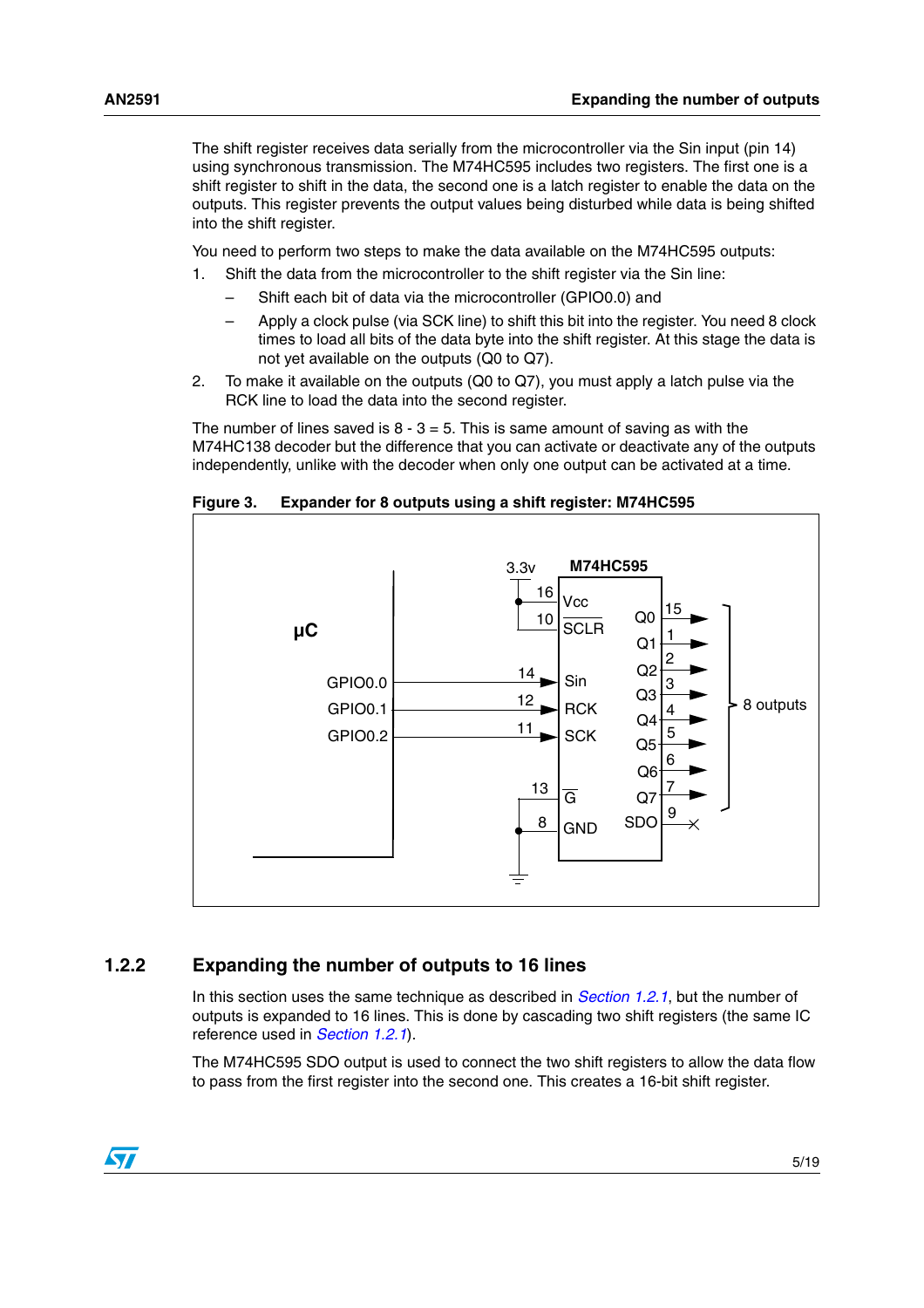The availability of data on the outputs of the two M74HC595 components is controlled by the same sequence described in *[Section 1.2.1](#page-3-1)* but to make 16 bits of data, the process is done for 16 clock times. You have to apply the latch pulse to the two ICs at the same time to enable the data in the 16 output lines. You can expand the number of outputs even further without using any additional microcontroller GPIO lines because there are two common signals for all registers (RCK and SCK). The number of lines saved is 16 - 3 = 13.



**Figure 4. Expander for 16 outputs using two shift registers: M74HC595**

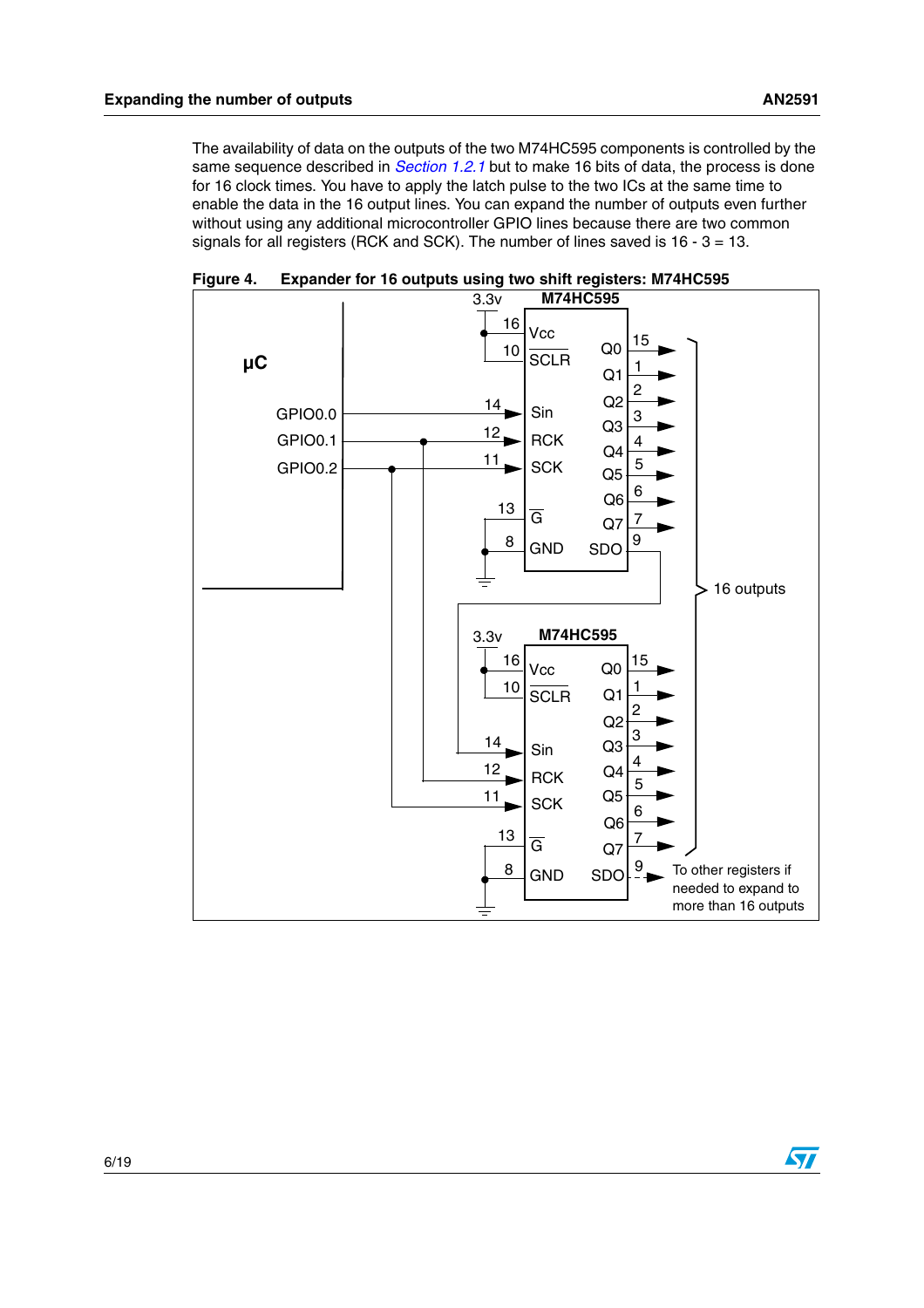## <span id="page-6-0"></span>**2 Expanding the number of inputs**

To expand the number input lines, for example to get the state of several bi-state sensors or to scan switch states, two techniques can be used: using multiplexers or shift registers.

### <span id="page-6-1"></span>**2.1 Using a multiplexer**

#### <span id="page-6-2"></span>**2.1.1 Expanding the number of inputs to 8 lines**

*[Figure 5](#page-6-3)* shows an example of how a multiplexer can be connected to the microcontroller. To get a bit value from a multiplexer input, apply the address value of the input via address lines (A, B and C) and read it in via the multiplexer OUT output (pin 5). To get all 8 bits of data available on the inputs (D0 to D7), you must read all bit states sequentially from the MSB (address value  $= 0x7$ ) to LSB (address value  $= 0x0$ ) by decrementing the bit address and applying it on GPIO0.0 to GPIO0.2. For each bit address you read the bit value and shift it into the microcontroller on GPIO0.3 by software to build a data byte. The multiplexer used is the M74HC151. This allows you to save  $8 - 4 = 4$  lines.



<span id="page-6-3"></span>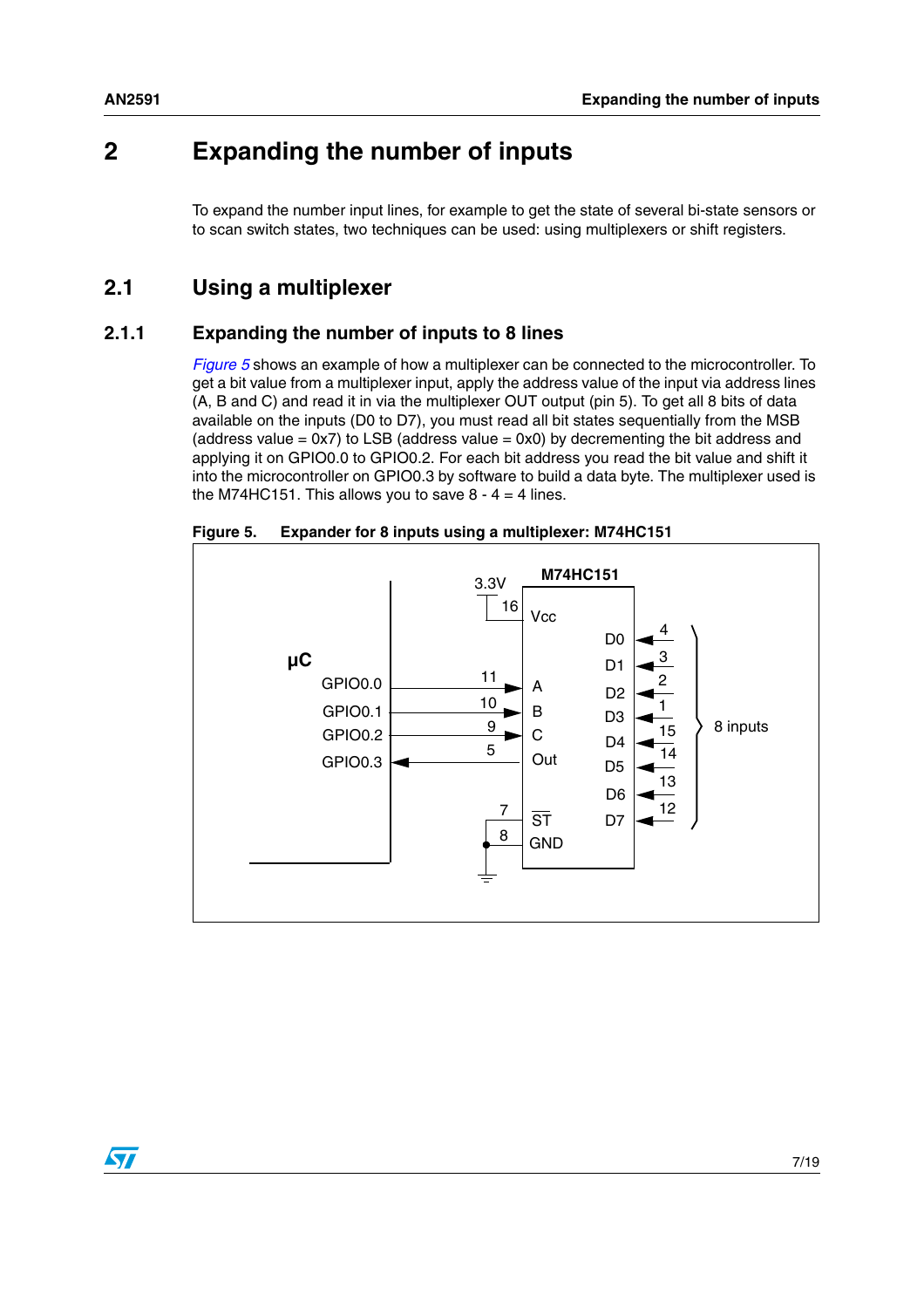#### <span id="page-7-0"></span>**2.1.2 Expanding the number of inputs to 16 lines**

This section uses the same technique as described in *[Section 2.1.1](#page-6-2)*.

The M74HC4067 multiplexer 16 to 1 is used to expand the input lines to 16. In this case the number of lines saved is 16 - 5 = 11.

To get 16 bits of data from the multiplexer inputs you must scan all inputs (as described in *[Section 2.1.1](#page-6-2)*) by applying a 4 bit address to the A,B,C and D lines sequentially from MSB (address value =  $0xF$ ) to LSB (address value =  $0x0$ ) and shift each bit into the microcontroller to build a 16 bit data word.

**Figure 6. Expander for 16 inputs using a multiplexer: M74HC4067**



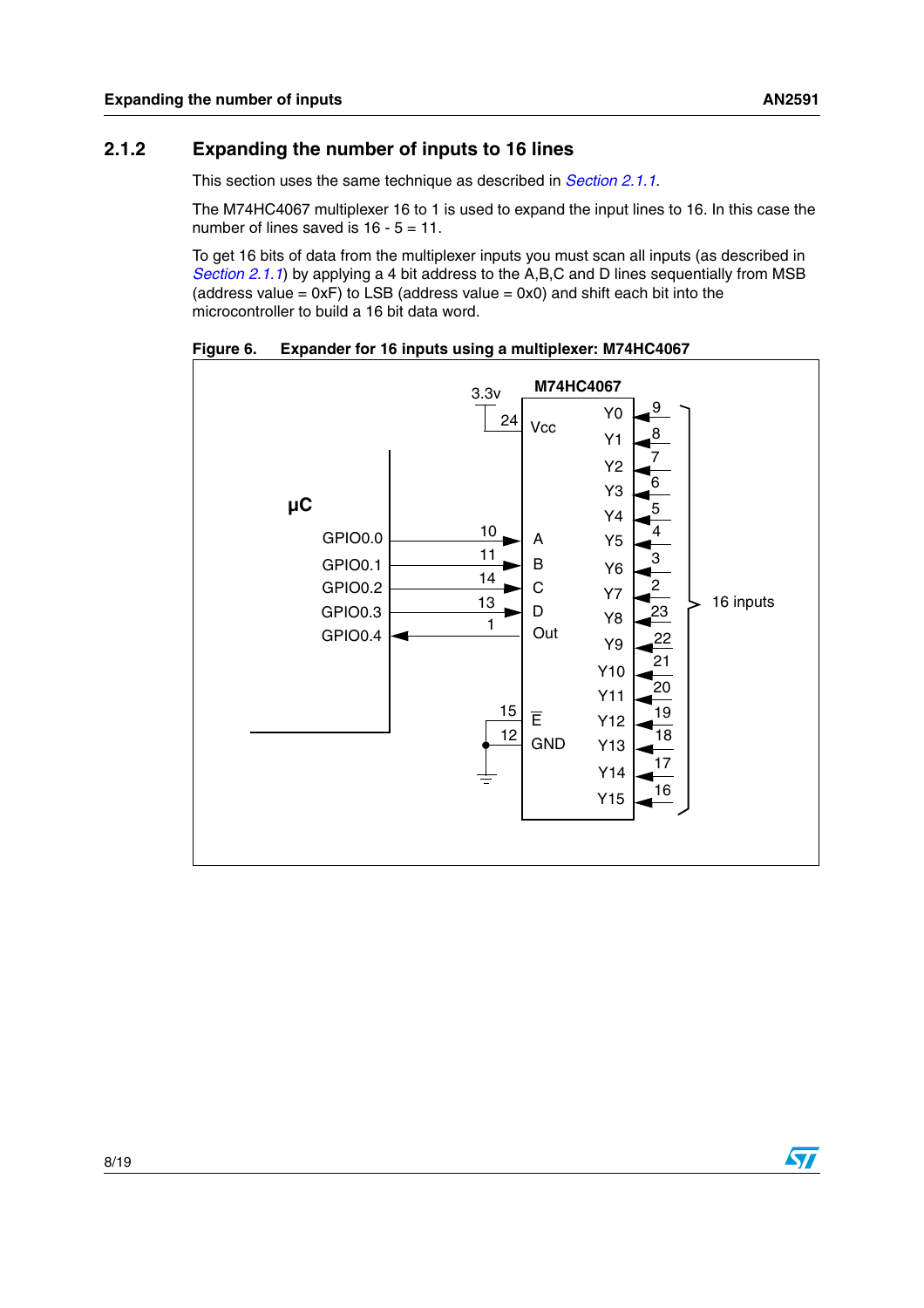$\sqrt{2}$ 

## <span id="page-8-0"></span>**2.2 Using shift registers**

#### <span id="page-8-1"></span>**2.2.1 Expanding the number of inputs to 8 lines**

A PISO (Parallel In Serial Out) shift register can also be used to increase the number of inputs. *[Figure 7](#page-8-2)* shows how to connect a shift register M74HC165 to a microcontroller using only 3 GPIOs.

The shift register sends data serially to the microcontroller via its QH output (pin 9) using synchronous communication.

First, you load the 8 bit data available on the inputs (A to H) into the register by applying a load pulse (set it low and then high again), the 8 bits of data are loaded in parallel into the register. The logic level that was present at the H input appears immediately on the QH output when the latch pulse is applied. Then, on each subsequent rising edge of the clock (pin 2), the logic level of the next bit appears on the QH output and can be read via the GPIO0.2 input and shifted by software to build a byte of data. 8 bits of data take 7 clock pulses (generated by the microcontroller) to shift out one byte and not 8 clocks because initially the higher bit was present on QH.

The number of lines saved is  $8 - 3 = 5$ .

<span id="page-8-2"></span>

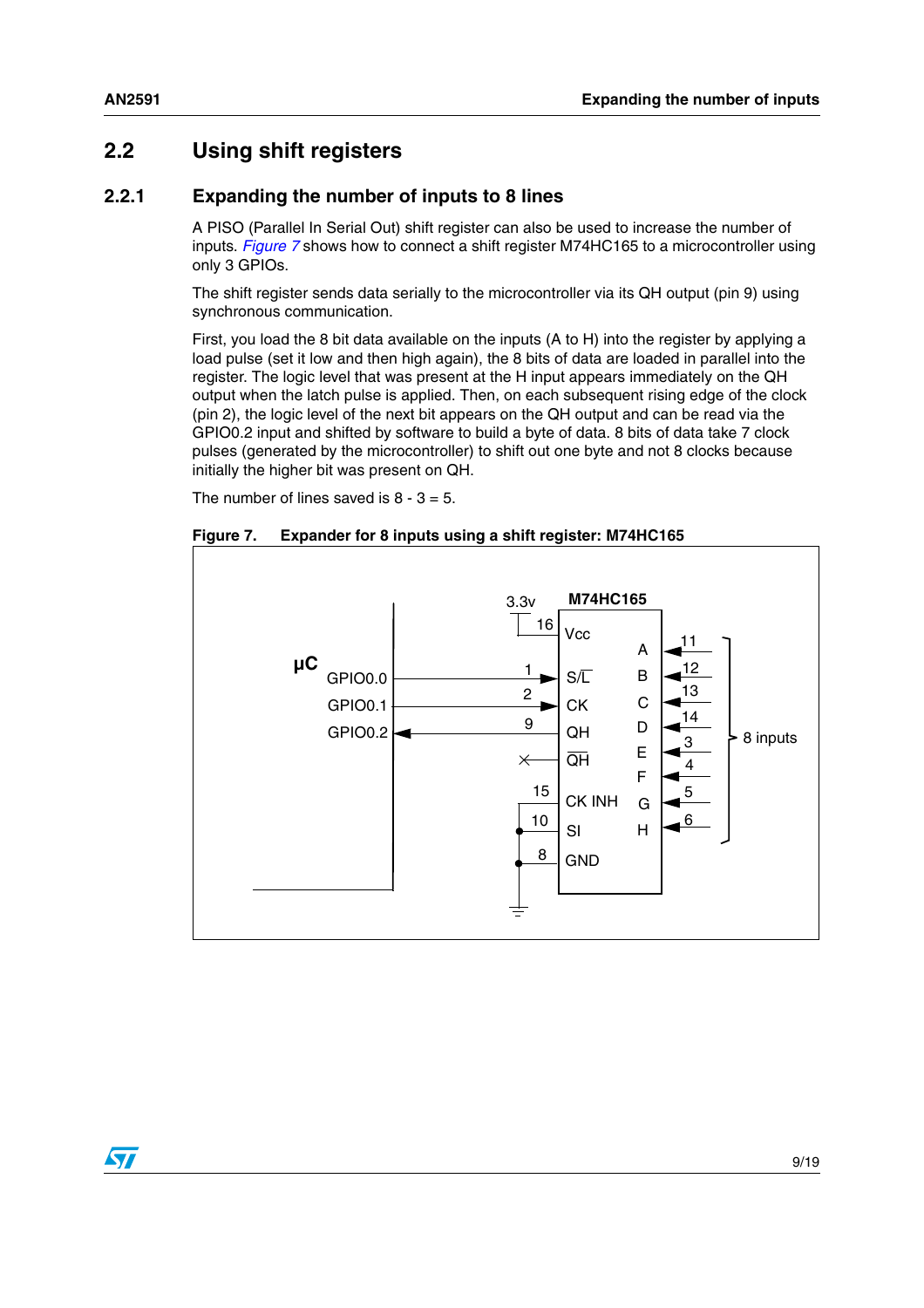#### <span id="page-9-0"></span>**2.2.2 Expanding the number of inputs to 16 lines**

To expand the number of inputs to more than 8 using shift registers, you can cascade two or more shift registers by connecting the QH output of one shift register, that receives the inputs for the low order data byte, to the SI input of the next register that receives the inputs for the high order data byte. The register for the high order data byte is the one that must have its QH output directly connected to the microcontroller. The same technique as described in *[Section 2.2.1](#page-8-1)* is used to read all 16 inputs and 15 clock pulses generated by the microcontroller to get all 16 bits of data.

In this case, when two registers are used, the number of lines saved is  $16 - 3 = 13$ .

By cascading more than two registers, in order to expand more than 16 inputs, the number of GPIOs used for this technique remains the same: always 3 lines from the microcontroller.



**Figure 8. Expander for 16 inputs using two shift registers: 74HC165**

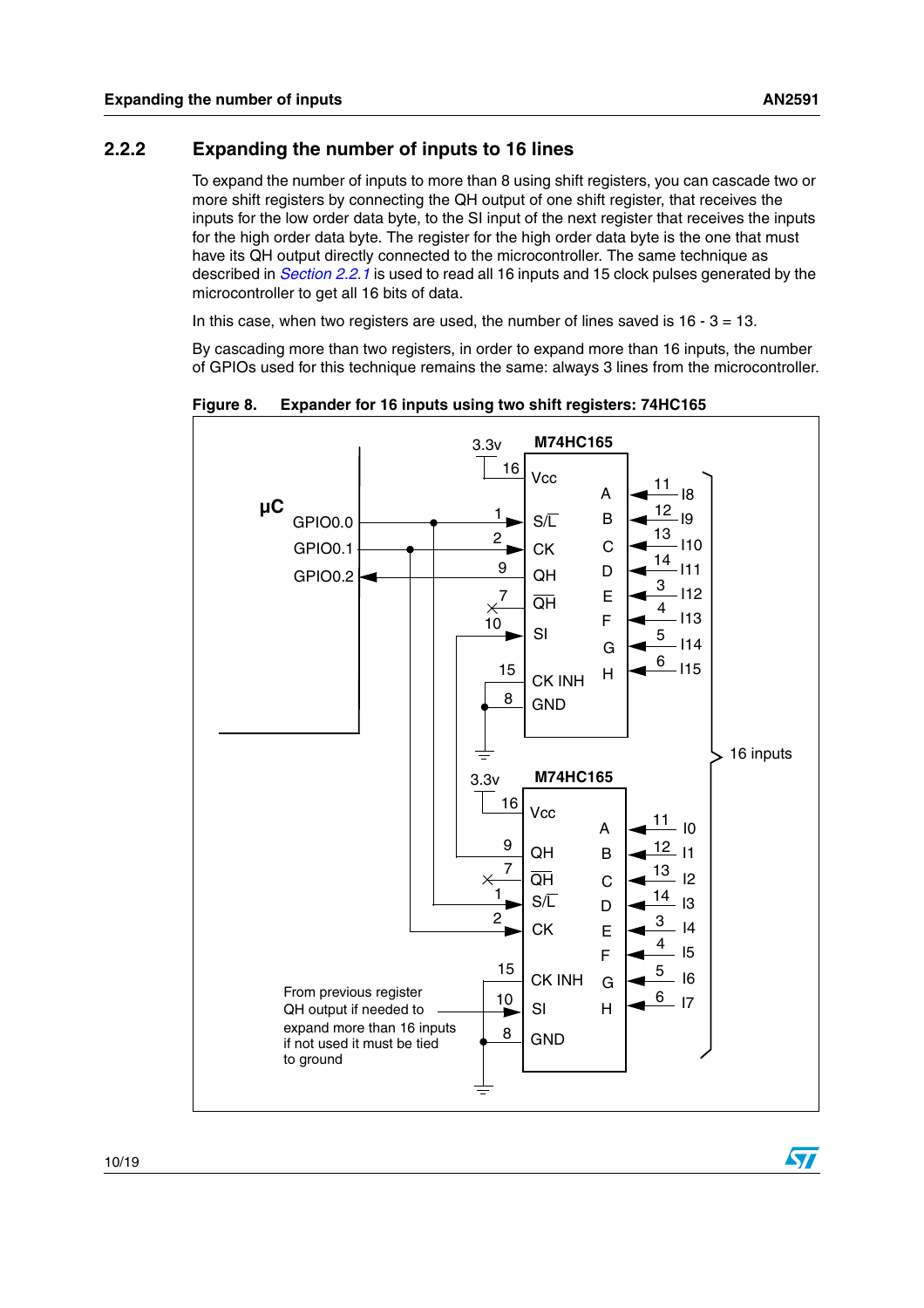## <span id="page-10-0"></span>**3 Using a STMPE801 (I²C bus) 8-bit I/O port expander**

The STMPE801 is a General Purpose Input / Output (GPIO) expander specially designed for expanding the input/output lines and solving the common problem of not having enough GPIOs available for the application. This IC offers several features:

- 8 available GPIOs.
- Each GPIO can be individually configured as input or output in the data direction register GPDR and can be a source of an external interrupt configurable in the IEGPIOR register.
- This device interfaces to the microcontroller using an  $I^2C$  bus.
- Up to 2 devices (2 x STMPE801) can share the same  $I^2C$  bus.

*Note: For more details refer to the STMPE801 datasheet.*

### <span id="page-10-1"></span>**3.1 Expanding the number of inputs/outputs to 8 lines**

*[Figure 9](#page-10-2)* shows how the STMPE801 is connected via I2C bus to the microcontroller. When ADDR0 pin is connected to ground, the  $I^2C$  device address will be 0x82, otherwise (ADDR0 = Vcc) the device address will be 0x88.



#### <span id="page-10-2"></span>**Figure 9. Eight channel expander**

Each GPIO (0 to 7) can be configured independently as input or output (see details in the GPDR section in STMPE801 datasheet). You can read the state of each GPIO in the GPMR register. To set a GPIO state, you need to set its value in the GPSR register.

The INT (interrupt) output can be optionally used to increase the number of external interrupt sources of the microcontroller by connecting it to one of external interrupt lines: XTI microcontroller interrupt input. To use this option, you must first configure the IEGPIOR register to enable the interrupt from a particular GPIO interrupt source to the host. After that,

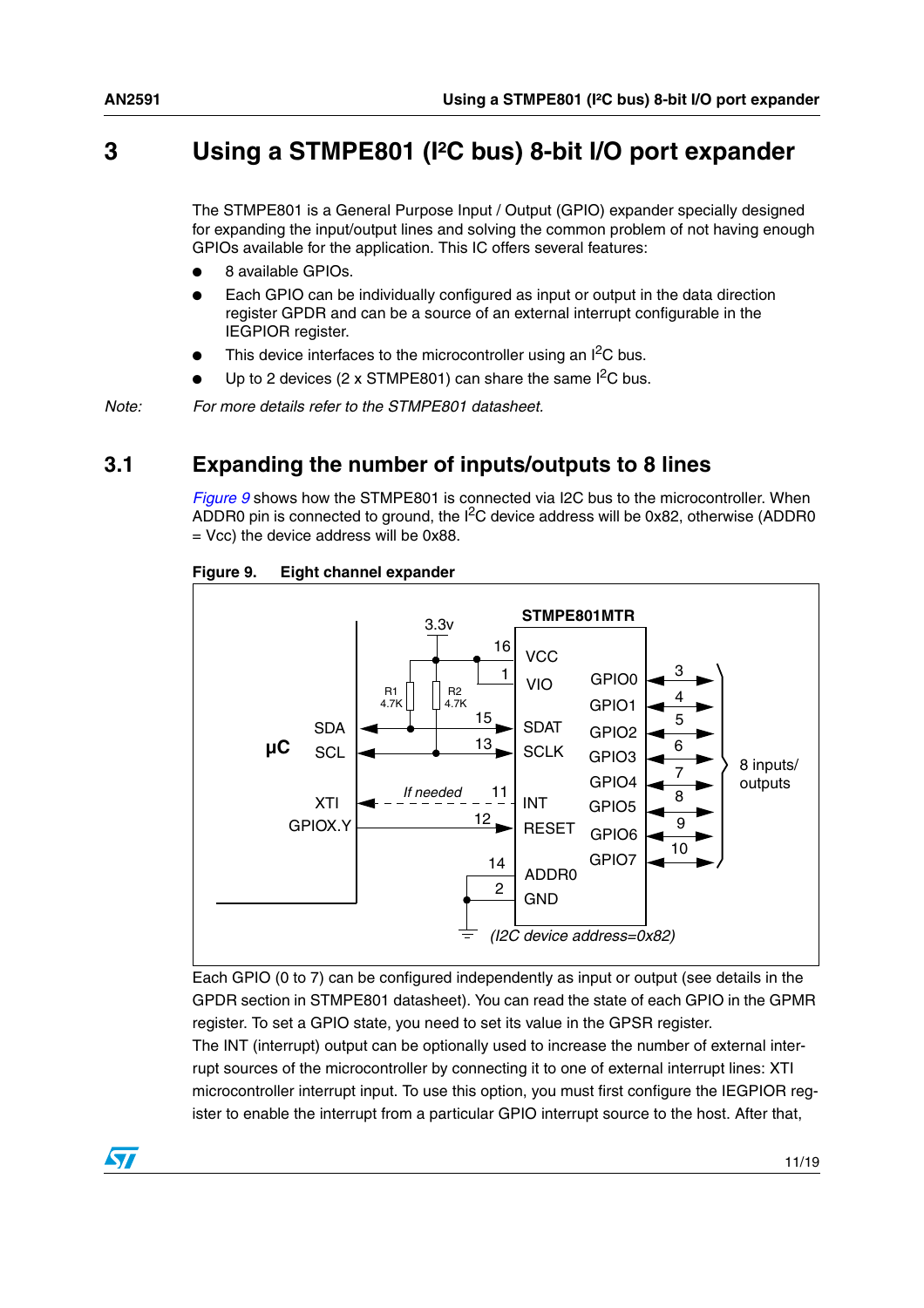you must configure the INTPolarity bit and the INT\_Enable bit in the SystemControl register  $(address = 0x04)$ .

You must read the ISGPIOR register in interrupt routine to determine which GPIO has generated the interrupt. Each bit of this register, represents the interrupt status of each GPIO pin.

The VIO pin is provided to fix the voltage used by the GPIOs. The VIO pin level, must be greater than or equal to the Vcc level.

The RESET input pin is connected to any microcontroller GPIO to initialize the STMPE801 when it is needed.

### <span id="page-11-0"></span>**3.2 Expanding the number of I/Os to 16 lines**

The STMPE801 design supports connecting up to two devices in the same  $I<sup>2</sup>C$  bus to obtain 16 additional input/output lines.

*[Figure 10](#page-12-0)* shows how two STMPE801 share the two lines of the I2C interface with different addresses. The first device the has its ADDR0 input connected to ground will have the address 0x82, whereas the ADDR0 input of the second device is connected to Vcc to fix the I2C device address to 0x88.

It is possible to use the two interrupt outputs of the two devices to expand the interrupt lines to 16. Each interrupt output (INT: pin 11) is connected to an interrupt input (two interrupt inputs are used, see *[Figure 10](#page-12-0)*).

*Note: When only one interrupt is available in the microcontroller you are using, you can add an appropriate logic gate to connect the two INT outputs to its inputs and connect the gate output to the interrupt input of the microcontroller. In this case, to determine which GPIO has generated the interrupt, you must read the ISGPIOR register of each device).*

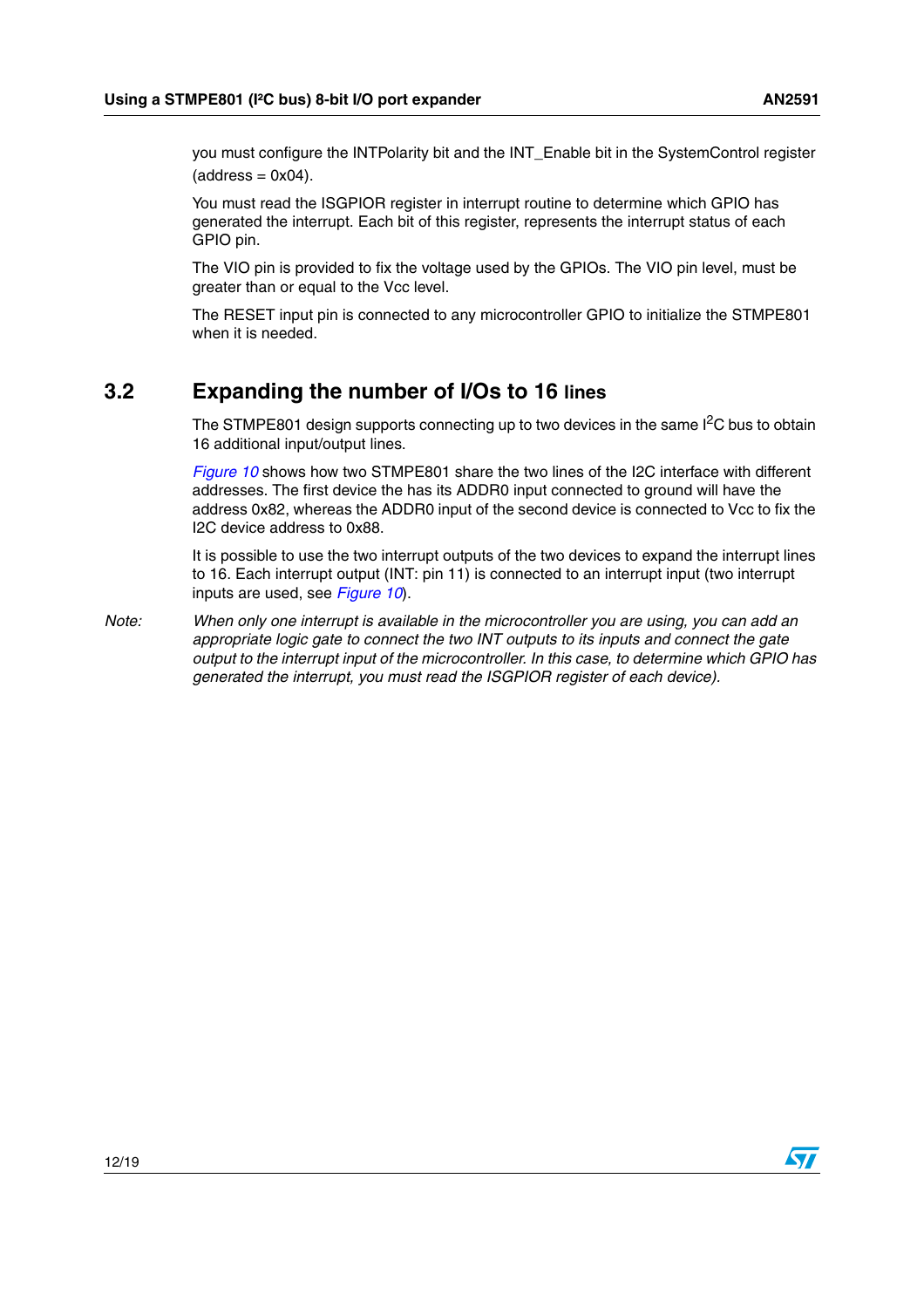

<span id="page-12-0"></span>**Figure 10. 16-channel expander**

 $\sqrt{2}$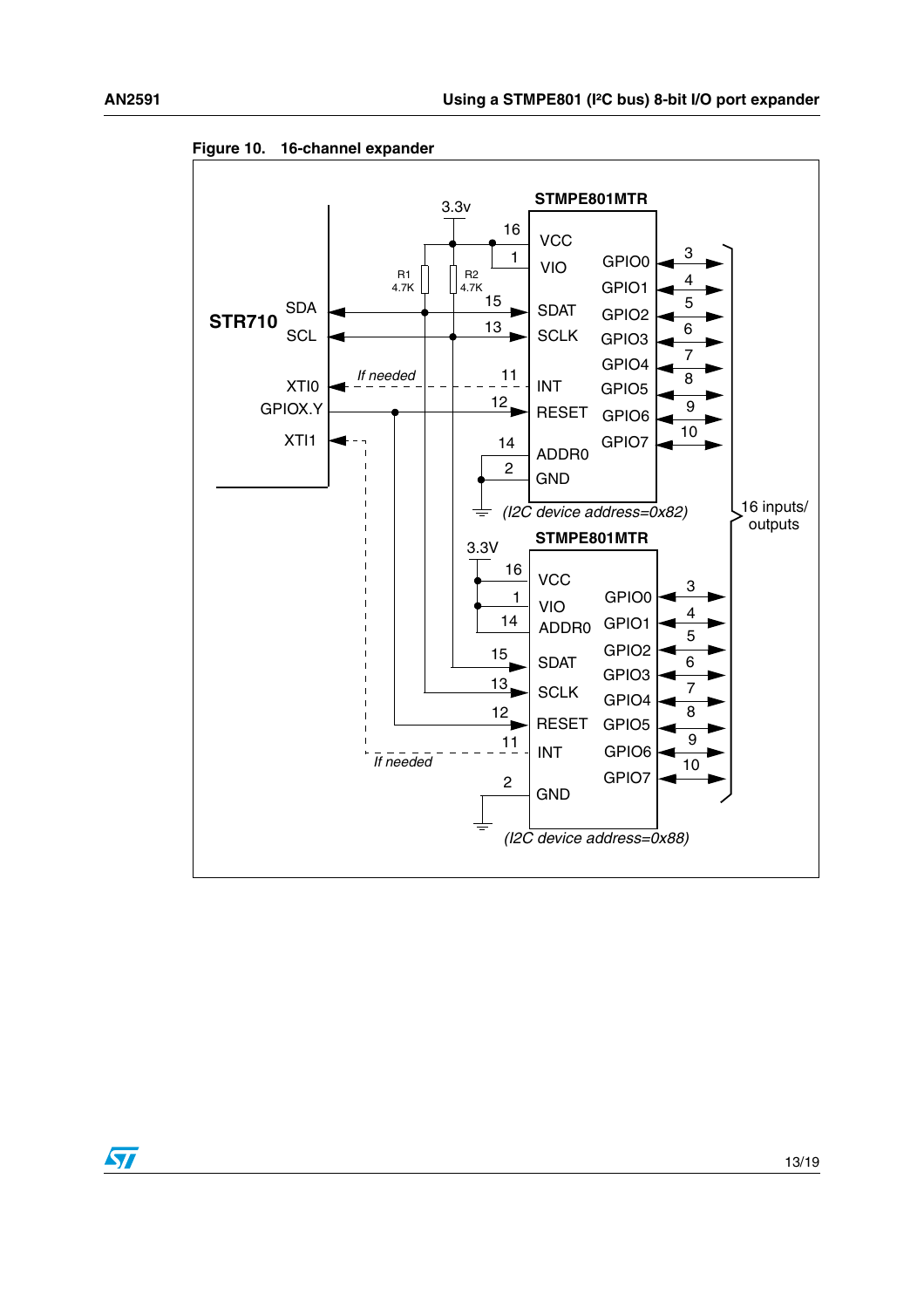## <span id="page-13-0"></span>**4 Using the External Memory Interface for I/O expansion**

The EMI can be used not only to interface external memories, but also to create additional microcontroller ports. The EMI can be used to expand the number of inputs and/or outputs lines when all GPIOs are used and you need more GPIOs. In this section we give a solution using latches and buffers that allows you to expand the number of inputs and/or outputs using the EMI interface of the STR710 microcontroller.

## <span id="page-13-1"></span>**4.1 Expanding the number of inputs and/or outputs to 8 lines**

*[Figure 11](#page-13-2)* shows how the input/output expander is implemented using 74LCX573 (8-bit latch) to create an 8-line output port and 74LCX244 (8-bit buffer) to create an 8-line input port (see 74LCX573 and 74LCX244 datasheets). The latch inputs and the buffer outputs are connected to the LSB data byte: D0 to D7.



<span id="page-13-2"></span>**Figure 11. Eight-channel expander**

To put a byte of data on the latch outputs, you must write the data in an address located in address range corresponding to the CSn.x bank. For example, if the CSn.x used is CSn.0, and the EMI address is not remapped at address 0 (EMI address range = 0x60000000 to

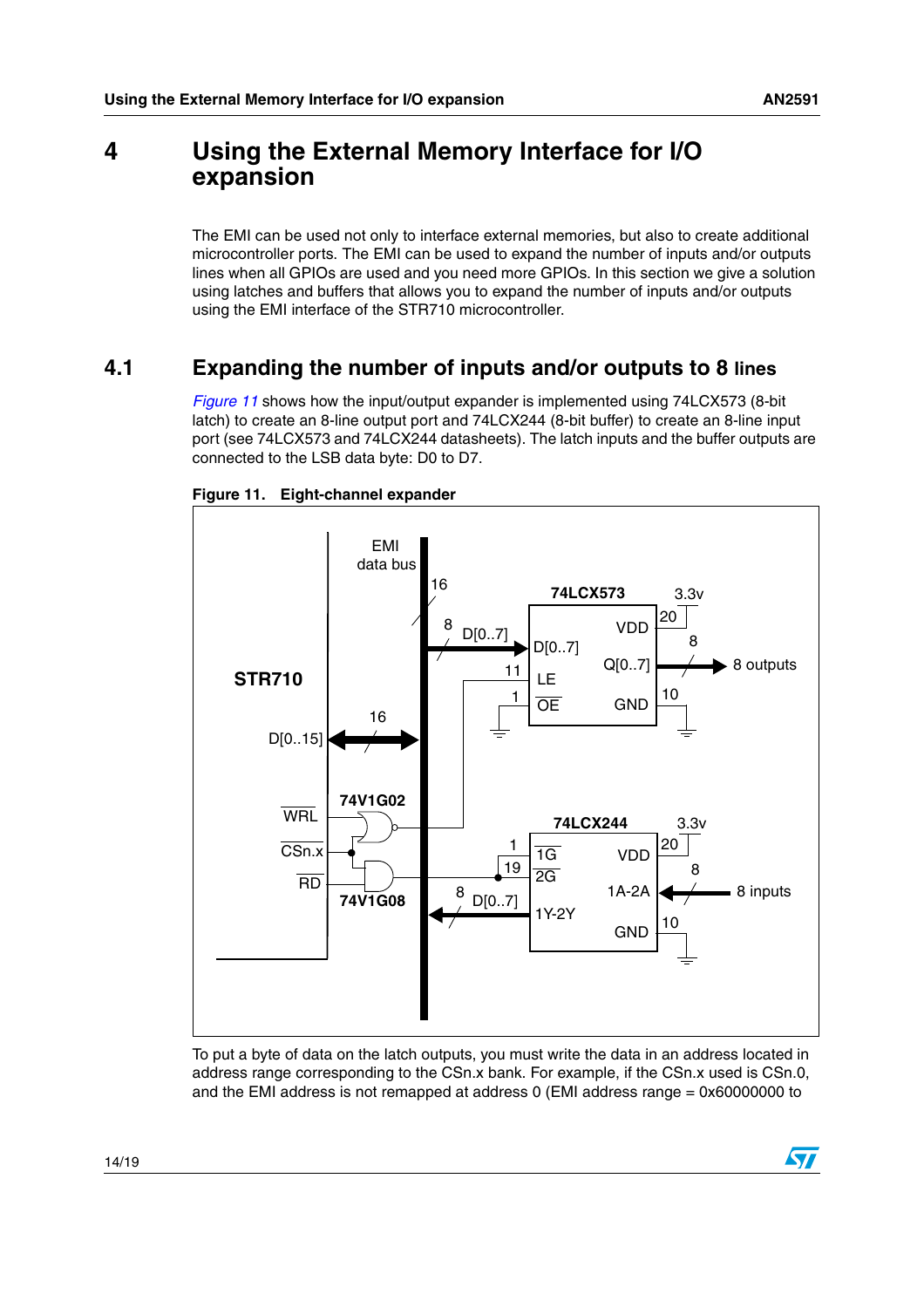0x6C00000C), the bank0 address range will be 0x60000000 to 0x60FFFFFF. So the register and the buffer addresses must be included in this range for example:

Register address: 0x60000001.

Buffer address: 0x60000002.

*Note: You can use the same address for the register and the buffer.*

*The bank used for the buffer and the register is reserved only for these devices and does not use any memory or other device in this bank.*

EMI configuration:

- Configure the EMI effective external bus size as 8-bit data bus wide to read from the external 8-bit buffer and to write in the external 8-bit register.
- Configure the number of wait states to obtain a WRL pulse width delay greater than 15ns (15ns is the greatest propagation time value of the latch, buffer, NOR and AND gates. Refer to the 74LCX573, 74LCX244, 74V1G02 and 74V1G08 datasheets).

*Note: The WRL and RD pulse widths must be greater than the propagation delay of the circuit which has the highest propagation delay (in this case* 74V1G08, refer to its datasheet)*. So you must configure the corresponding number of wait states to write to the register and to read from the buffer properly.*

> Example of software that gets the value of the 8-bit buffer inputs and writes it in the 8-bit latch outputs. The two devices are available in bank0 (CSn. $x = C$ Sn.0):

```
int main(void)
{
 u8 a;
 u8 *Buffer Data8 in = (u8*)0x60000002; /* Initialize the buffer
                                           address to 0x60000002 */
 u8 *Latch_Data8_out = (u8*)0x60000001; /* Initialize the latch 
                                           address to 0x60000001 */
 *(u8*)0x6C000000 = 0x8004; /* Configure EMI_BCON0 register:
                                 - 8 bit data bus wide
                                 - 1 wait state
                                 - Enable bank 0 */
   while(1)
      {
      a = *Buffer_Data8_in; /* Get the value available on inputs of 
                               the external buffer */
      *Latch_Data8_out = a; /* Write this value in the external 
                               latch */
      }
}
```
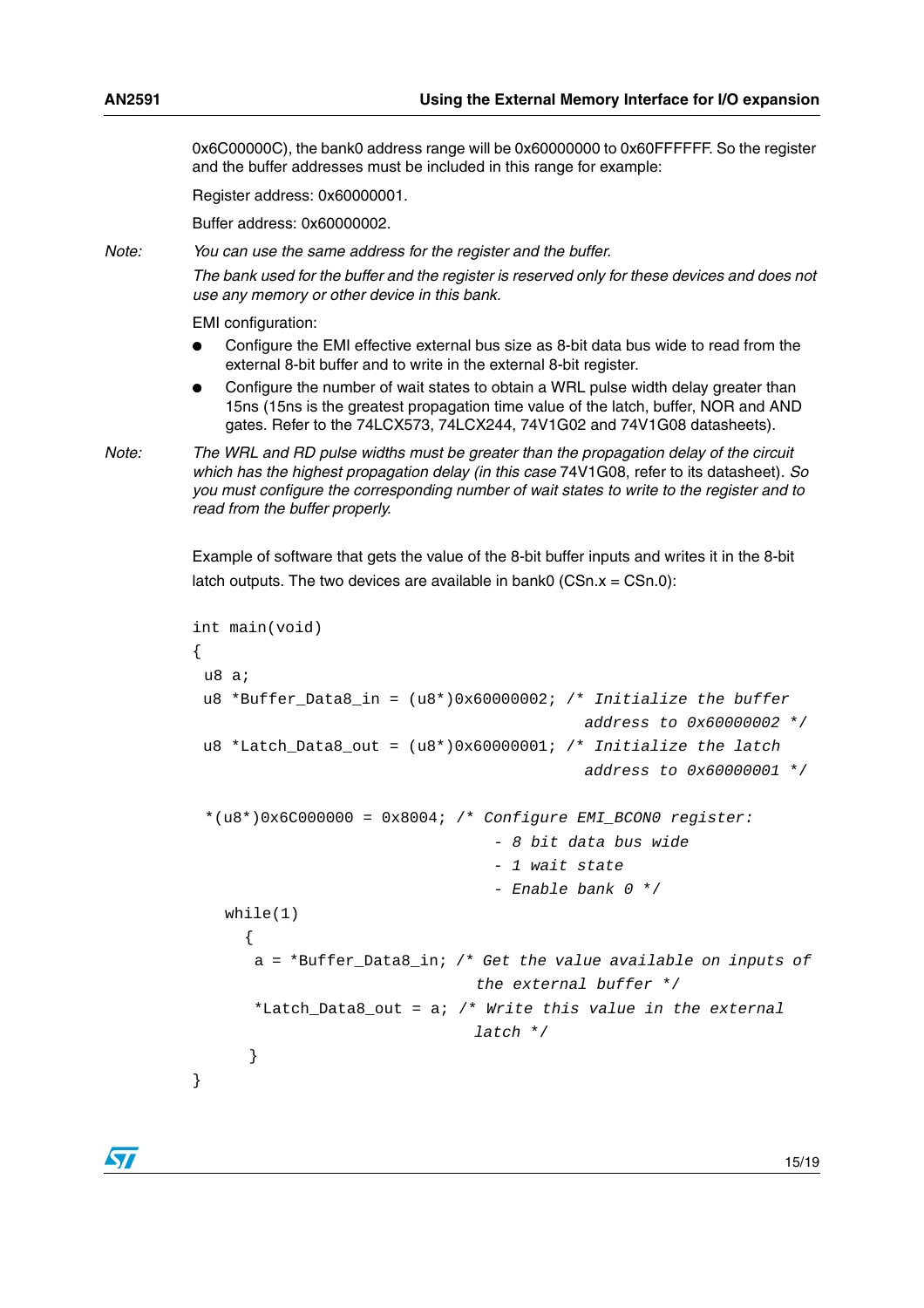#### <span id="page-15-0"></span>**4.2 Expanding the number of inputs and/or outputs to 16 lines**

In this section, the same hardware structure is implemented as described in *[Section 4.1](#page-13-1)*, except that a 16-bit latch (74LCX16373) and 16-bit buffer (74LCX16244) are used.

It is important to know the propagation delay times of the devices you are using in order to configure the corresponding number of wait states (Refer to the 74LCX16373, 74LCX16244, 74V1G02 and 74V1G08 datasheets).



**Figure 12. 16-channel expander**

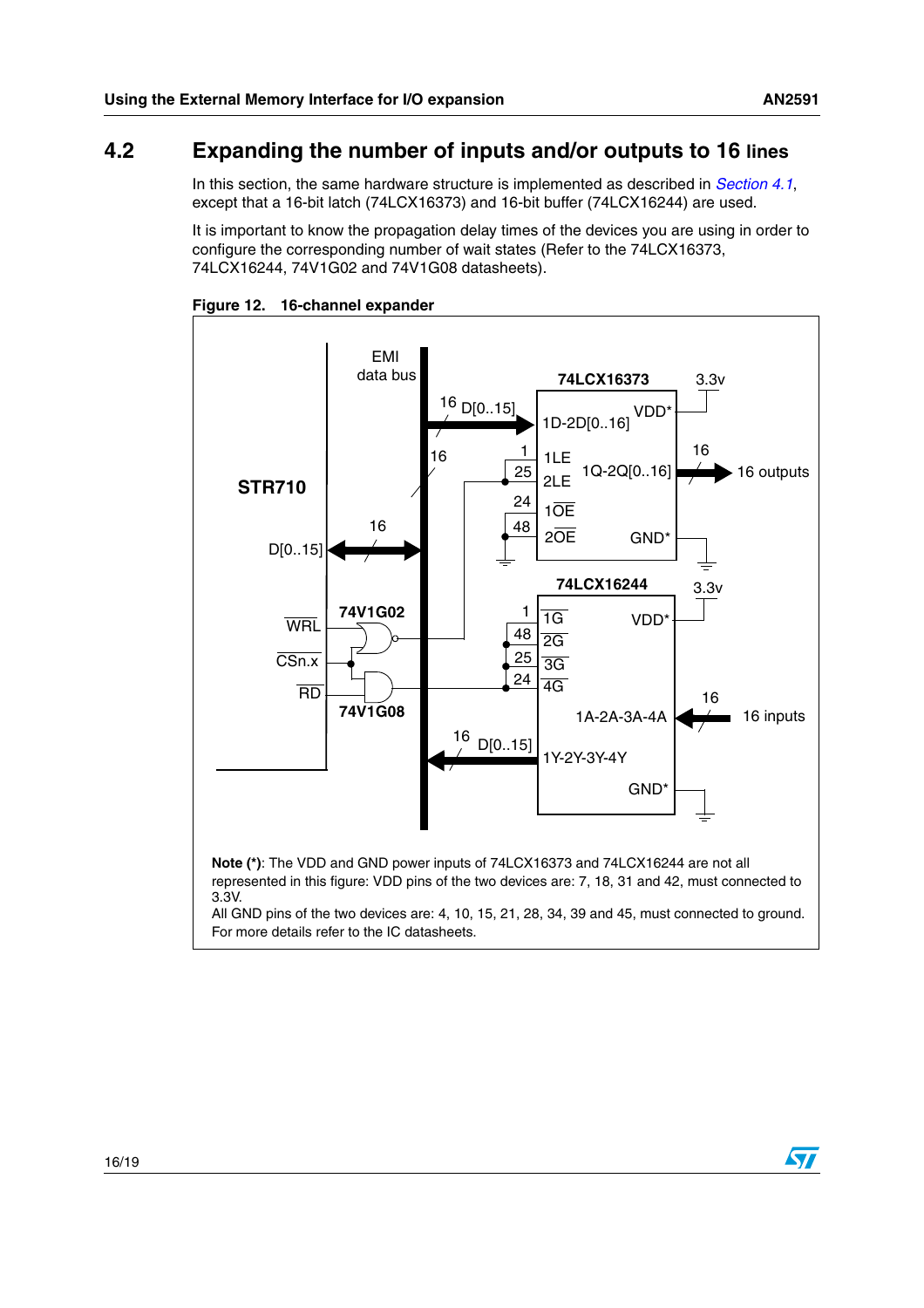Example of software that gets the value on the 16-bit buffer inputs and writes it in the 16-bit latch outputs. The two devices are available in bank0 (CSn. $x = C$ Sn.0):

```
int main(void)
{
 u16 a;
 u16 *Buffer_Data16_in = (u16*)0x60000002; /* Initialize the buffer 
                                           address to 0x60000002 */
 u16 *Latch_Data16_out = (u16*)0x60000001; /* Initialize the latch 
                                           address to 0x60000001 */
 *(u16*)0x6C000000 = 0x8005; /* Configure EMI_BCON0 register:
                                 - 16 bit data bus wide
                                 - 1 wait state
                                 - Enable bank 0 */
   while(1)
     {
      a = *Buffer_Data16_in; /* Get the value available on inputs 
                               of the external buffer */
      *Latch_Data16_out = a; /* Write this value in the external 
                               latch */
      }
}
```
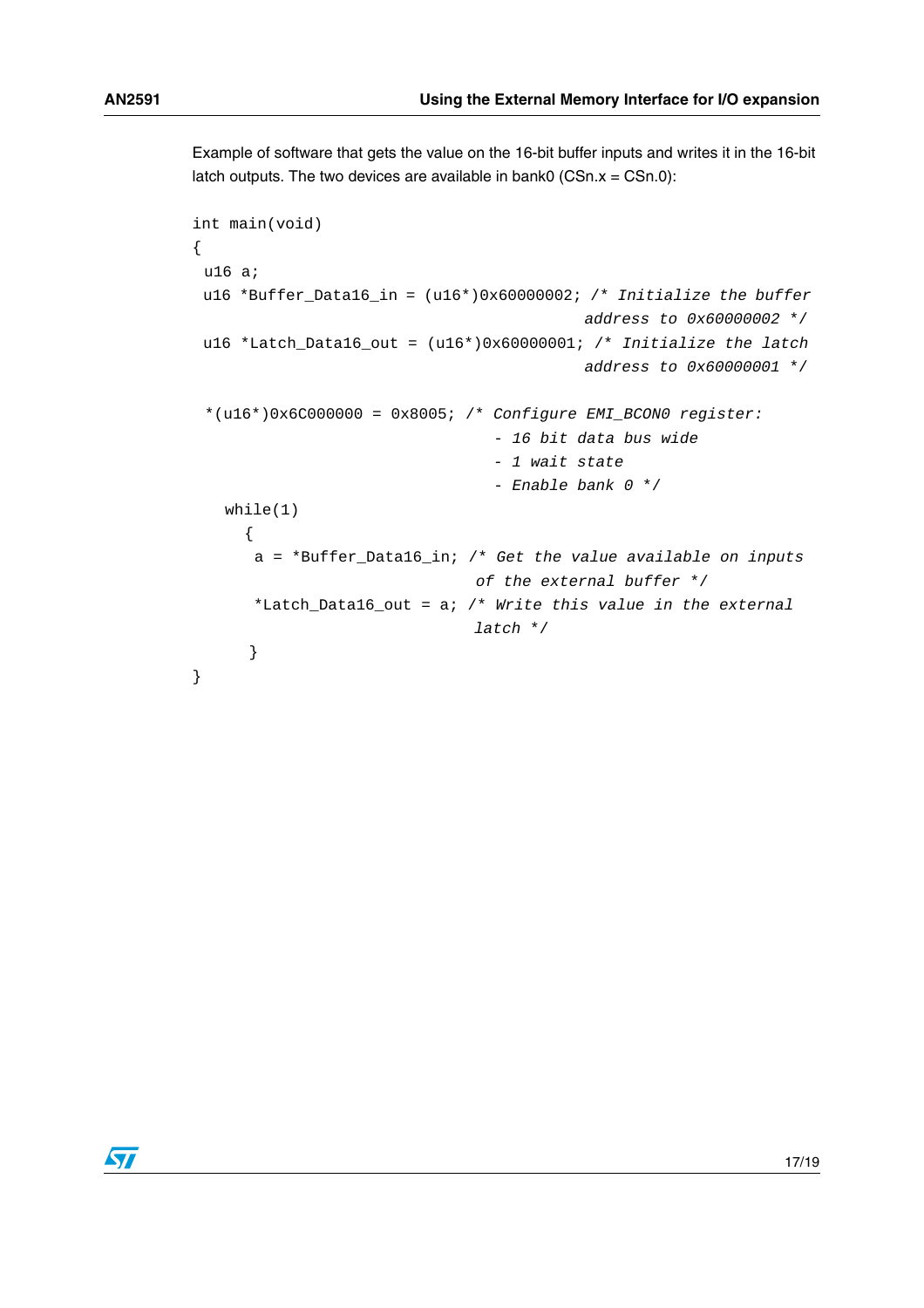# <span id="page-17-0"></span>**5 Revision history**

#### Table 1. **Document revision history**

| <b>Date</b> | <b>Revision</b> | <b>Changes</b>   |
|-------------|-----------------|------------------|
| 06-Aug-2007 |                 | Initial release. |